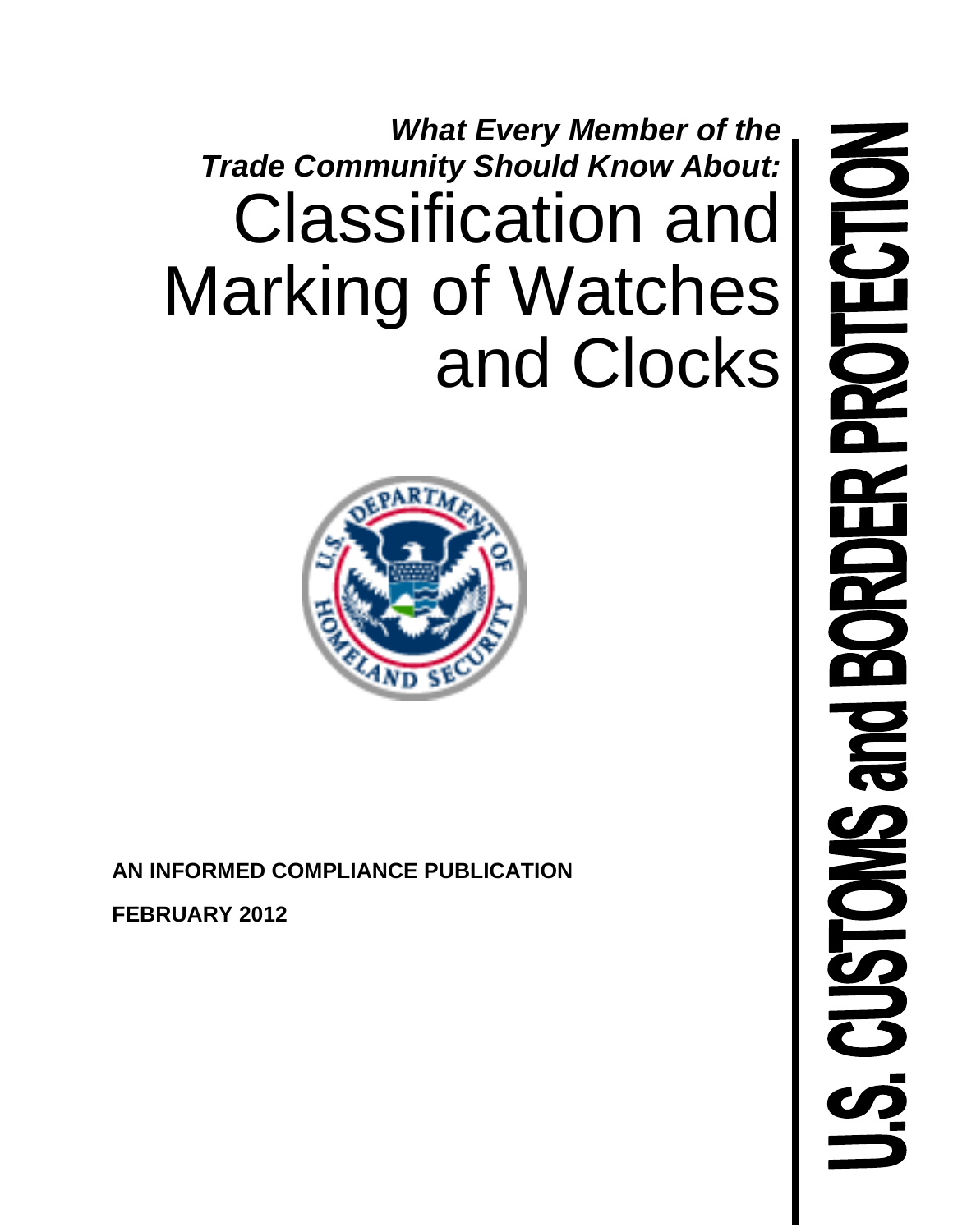Classification and Marking of Watches and Clocks February 2012

#### **NOTICE:**

This publication is intended to provide guidance and information to the trade community. It reflects the position on or interpretation of the applicable laws or regulations by U.S. Customs and Border Protection (CBP) as of the date of publication, which is shown on the front cover. It does not in any way replace or supersede those laws or regulations. Only the latest official version of the laws or regulations is authoritative.

Publication History

First Published: May 2000 Revised January 2004 Revised June 2005 Reviewed with No Changes March 2006 Reviewed with No Changes February 2008 Reviewed with No Changes March 2009 Reviewed with No Changes February 2010 Reviewed with No Changes January 2011 Reviewed with No Changes February 2012

#### **PRINTING NOTE:**

This publication was designed for electronic distribution via the CBP website [\(http://www.cbp.gov/\)](http://www.cbp.gov/) and is being distributed in a variety of formats. It was originally set up in Microsoft Word97 $^{\circ}$ . Pagination and margins in downloaded versions may vary depending upon which word processor or printer you use. If you wish to maintain the original settings, you may wish to download the .pdf version, which can then be printed using the freely available Adobe Acrobat Reader $^{\circ\!\!\!\!}$  .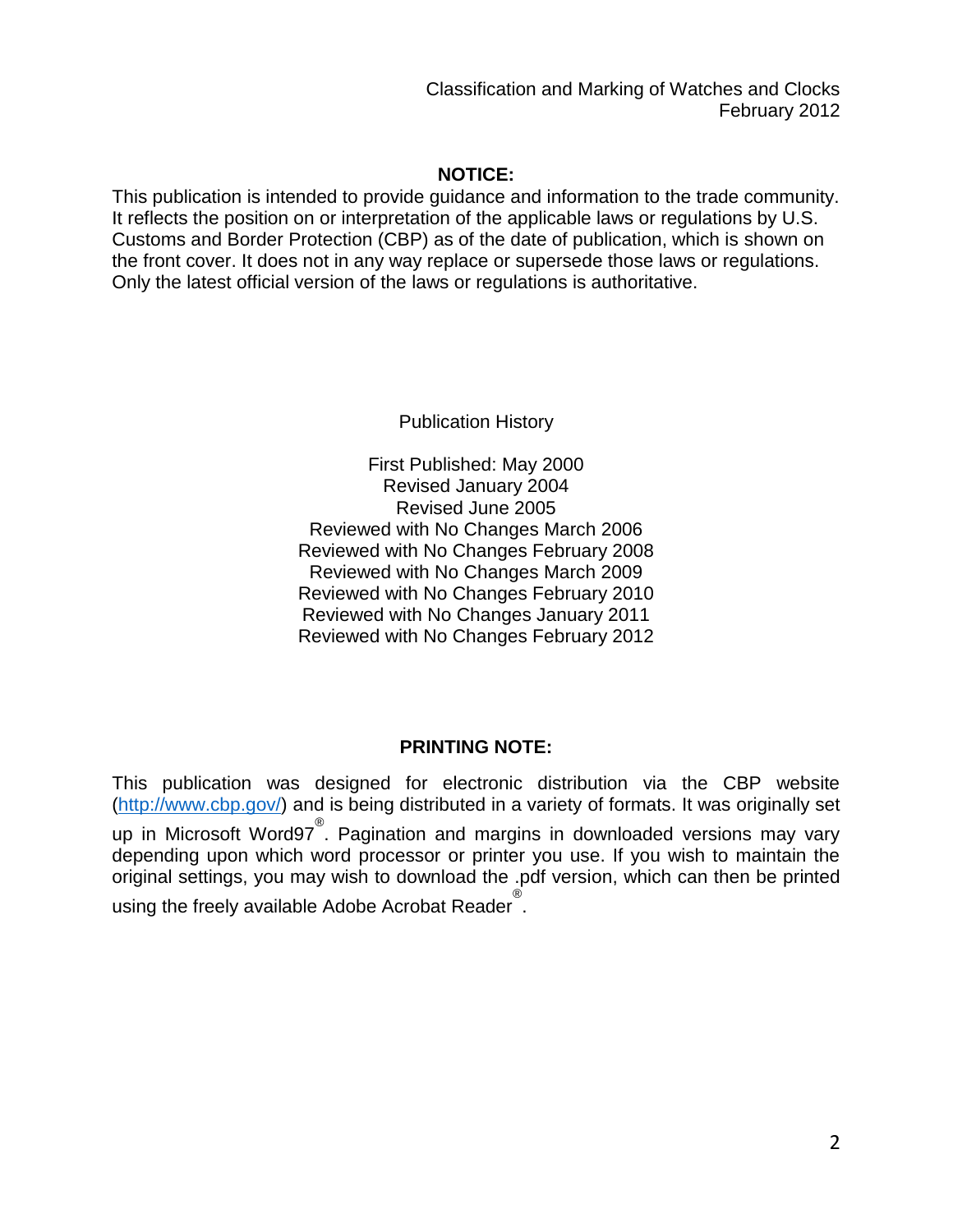## **PREFACE**

On December 8, 1993, Title VI of the North American Free Trade Agreement Implementation Act (Pub. L. 103-182, 107 Stat. 2057), also known as the Customs Modernization or "Mod" Act, became effective. These provisions amended many sections of the Tariff Act of 1930 and related laws.

Two new concepts that emerge from the Mod Act are "informed compliance" and "shared responsibility," which are premised on the idea that in order to maximize voluntary compliance with laws and regulations of U.S. Customs and Border Protection, the trade community needs to be clearly and completely informed of its legal obligations. Accordingly, the Mod Act imposes a greater obligation on CBP to provide the public with improved information concerning the trade community's rights and responsibilities under customs regulations and related laws. In addition, both the trade and U.S. Customs and Border Protection share responsibility for carrying out these requirements. For example, under Section 484 of the Tariff Act, as amended (19 U.S.C. 1484), the importer of record is responsible for using reasonable care to enter, classify and determine the value of imported merchandise and to provide any other information necessary to enable U.S. Customs and Border Protection to properly assess duties, collect accurate statistics, and determine whether other applicable legal requirements, if any, have been met. CBP is then responsible for fixing the final classification and value of the merchandise. An importer of record's failure to exercise reasonable care could delay release of the merchandise and, in some cases, could result in the imposition of penalties.

Regulations and Rulings (RR) of the Office of International Trade has been given a major role in meeting the informed compliance responsibilities of U.S. Customs and Border Protection. In order to provide information to the public, CBP has issued a series of informed compliance publications on new or revised requirements, regulations or procedures, and a variety of classification and valuation issues.

This publication, prepared by the National Commodity Specialist Division of Regulations and Rulings is entitled "Classification and Marking of Watches and Clocks". It provides guidance regarding the classification and marking of these items. We sincerely hope that this material, together with seminars and increased access to rulings of U.S. Customs and Border Protection, will help the trade community to improve voluntary compliance with customs laws and to understand the relevant administrative processes.

The material in this publication is provided for general information purposes only. Because many complicated factors can be involved in customs issues, an importer may wish to obtain a ruling under Regulations of U.S. Customs and Border Protection, 19 C.F.R. Part 177, or to obtain advice from an expert who specializes in customs matters, for example, a licensed customs broker, attorney or consultant.

Comments and suggestions are welcomed and should be addressed to U.S. Customs and Border Protection, Office of International Trade, Executive Director, Regulations and Rulings, 799  $9<sup>th</sup>$  Street N.W.  $7<sup>th</sup>$  floor, Washington, D.C. 20229-1177.

> Sandra L. Bell Executive Director, Regulations and Rulings Office of International Trade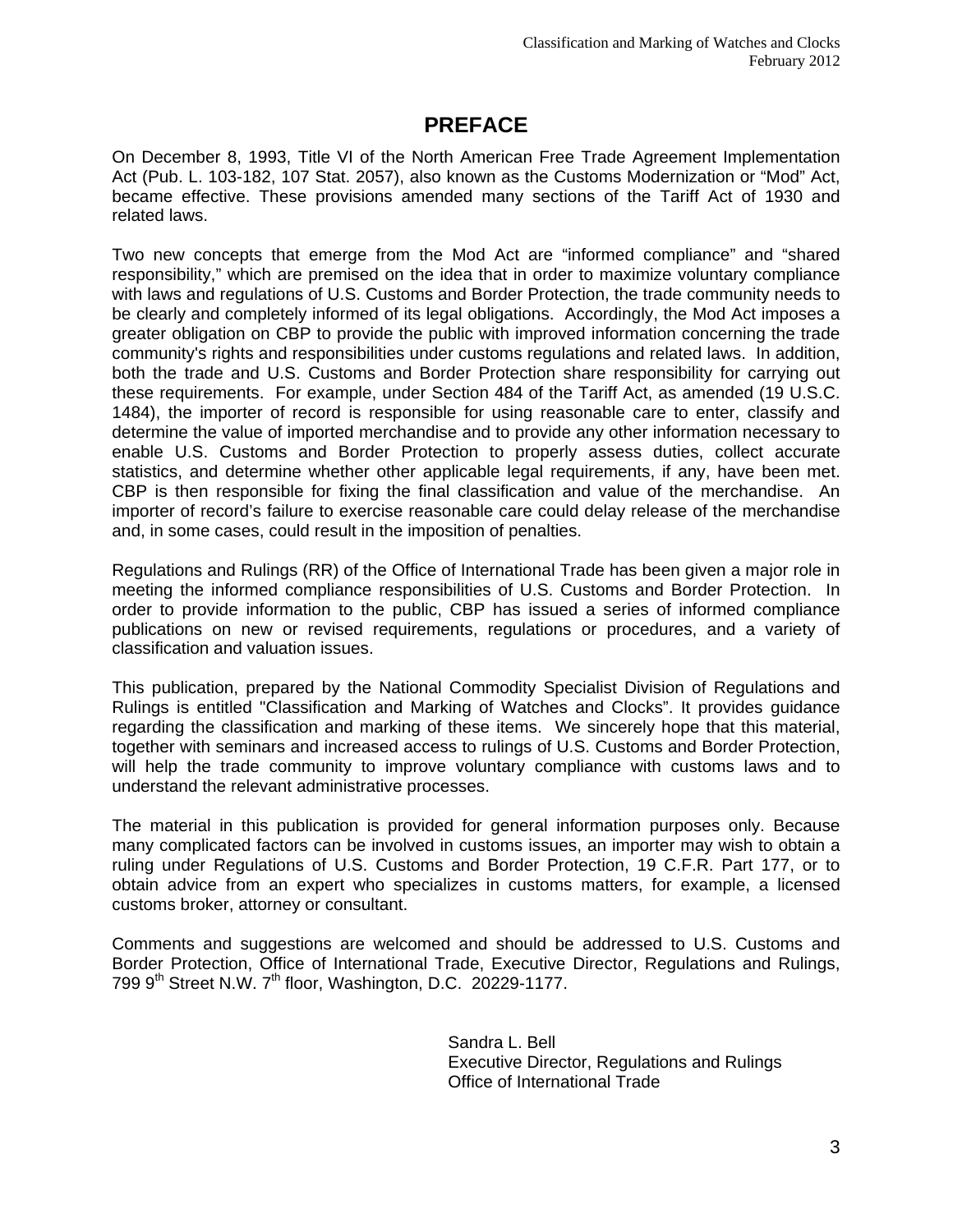(This page intentionally left blank)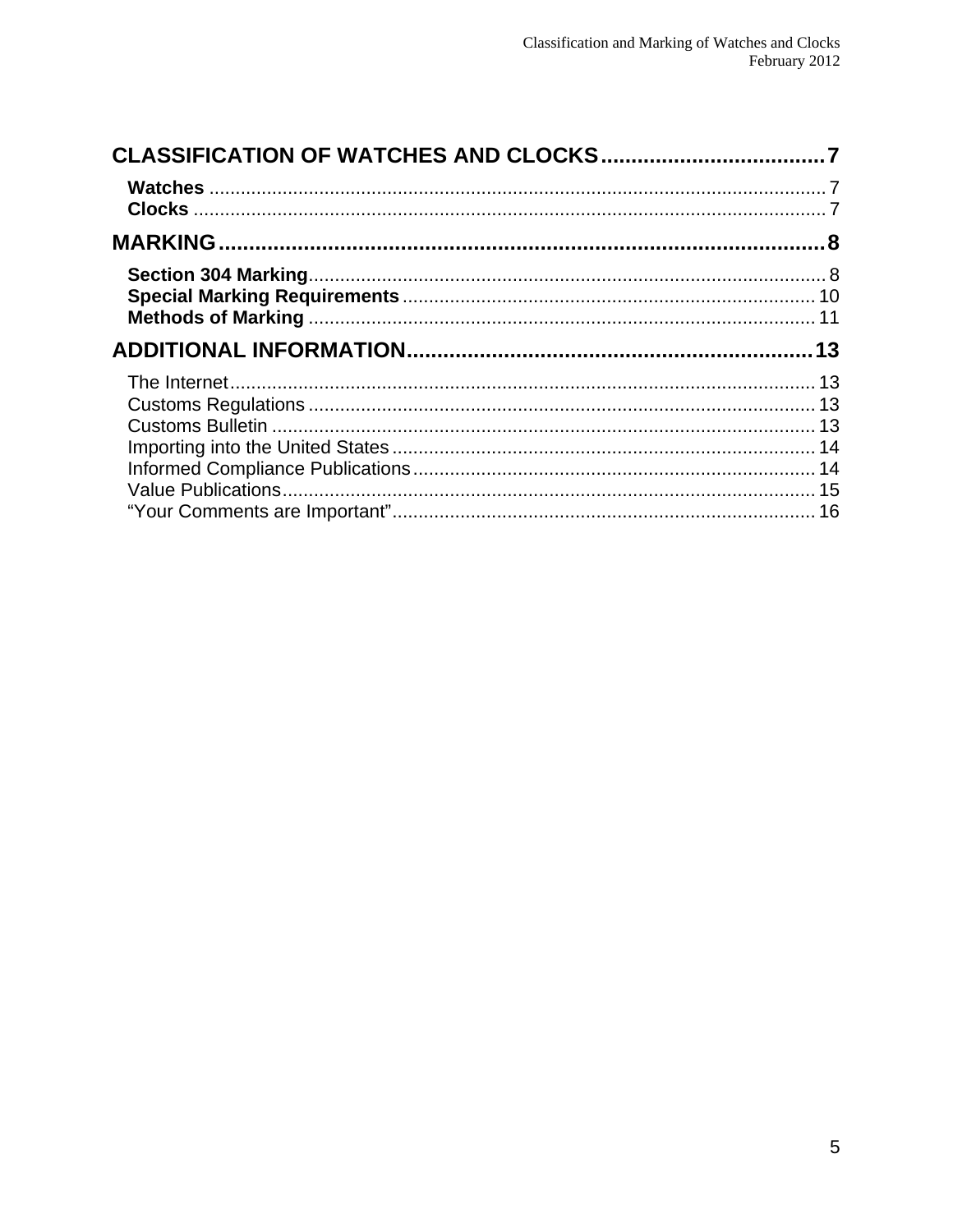(This page intentionally left blank)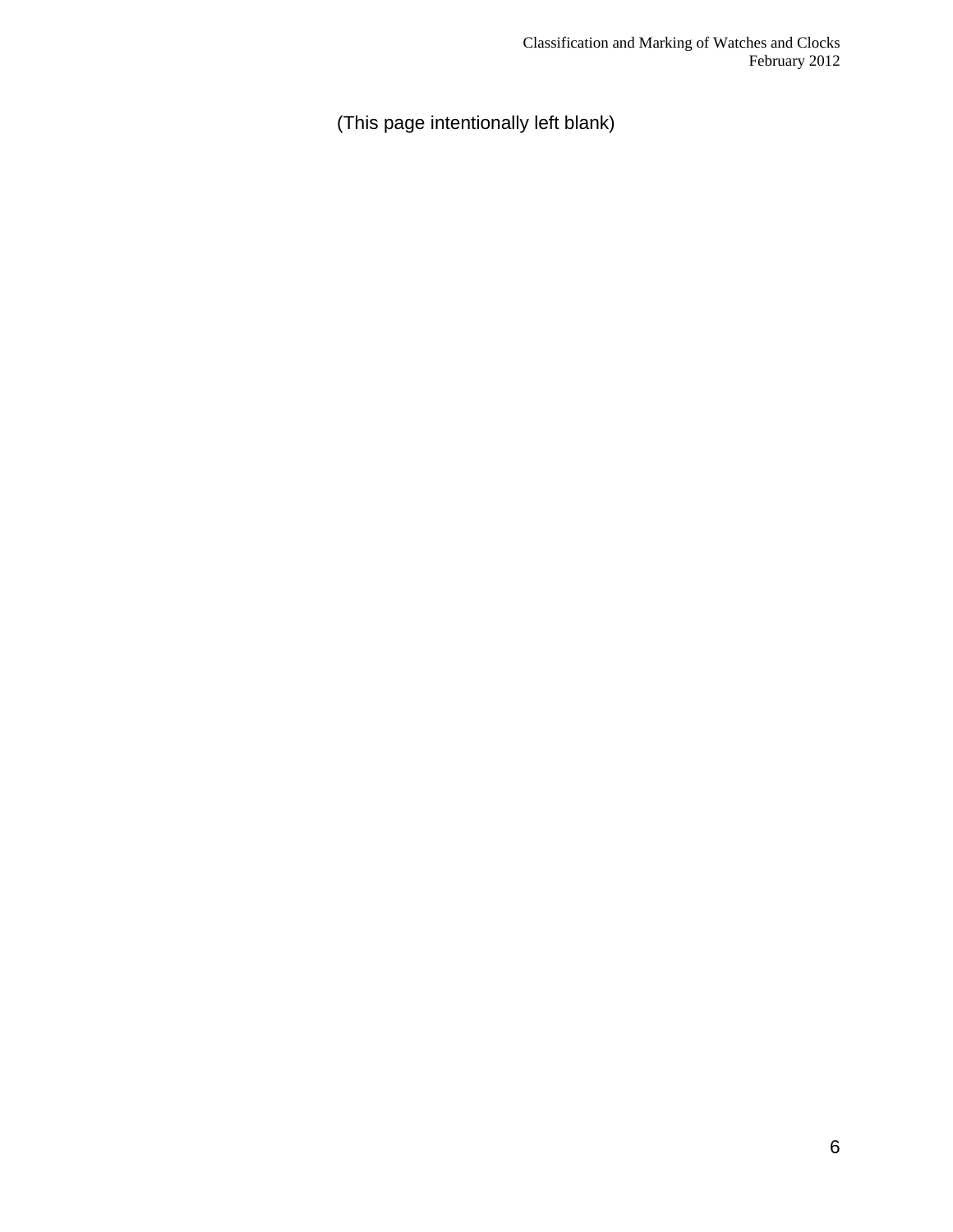#### <span id="page-6-0"></span>**CLASSIFICATION OF WATCHES AND CLOCKS**

#### <span id="page-6-1"></span>**Watches**

Watches are classified in Chapter 91 of the Harmonized Tariff Schedule of the United States (HTSUS) under headings 9101 and 9102. Heading 9101 covers watches with cases of precious metal or of metal clad with precious metal. Heading 9102 covers watches other than those of heading 9101 (watches with cases which are not of precious metal or of metal clad with precious metal). Headings 9101 and 9102 include wristwatches and other watches.

**Watches** are defined in Additional U.S. Note I (a), to Chapter 91, as embracing timepieces (including timepieces having special features, such as chronographs, calendar watches and watches designed for use in skin diving) of a kind for wearing or carrying on the person. Time pieces incorporating a stand, however simple, are not classified as watches. Common types of watches are wristwatches, pocket watches, pendant watches (the chains are separately classified), clip-on watches and stop watches.

The term "**watch movement**," as related to mechanical movements, is defined in Note 3 to Chapter 91, HTSUS, as meaning a device regulated by a balance wheel and hairspring, quartz crystal or any other system capable of determining intervals of time, with a display or a system to which a mechanical display can be incorporated. Watch movements cannot exceed 12mm in thickness and 50mm in width, length or diameter.

#### <span id="page-6-2"></span>**Clocks**

**Clocks** are classified under headings 9103, 9104, and 9105. Heading 9103 covers clocks containing watch movements other than clocks of 9104. Heading 9104 covers instrument panel clocks for vehicles, aircraft, spacecraft or vessels. Heading 9105 covers other clocks, including alarm clocks, wall clocks, and desk clocks.

**Clock movements** are defined in the HTSUS, in Additional U. S. Note 1 (d) to Chapter 91, as devices regulated by a balance wheel and hairspring, quartz crystal or any other system capable of determining intervals of time, with a display or a system to which a mechanical display can be incorporated. Clock movements must exceed either 12mm in thickness or 50mm in width, length or diameter, or both. If a movement in a clock does not exceed either of these dimensions, 12mm in thickness or 50mm in width, length or diameter, the clock is considered a clock with a watch movement, classifiable in heading 9103. These types of clocks are commonly referred to as mini-clocks. It should also be noted that in addition to watches and clocks, certain timers and time switches are classified in Chapter 91, HTSUS.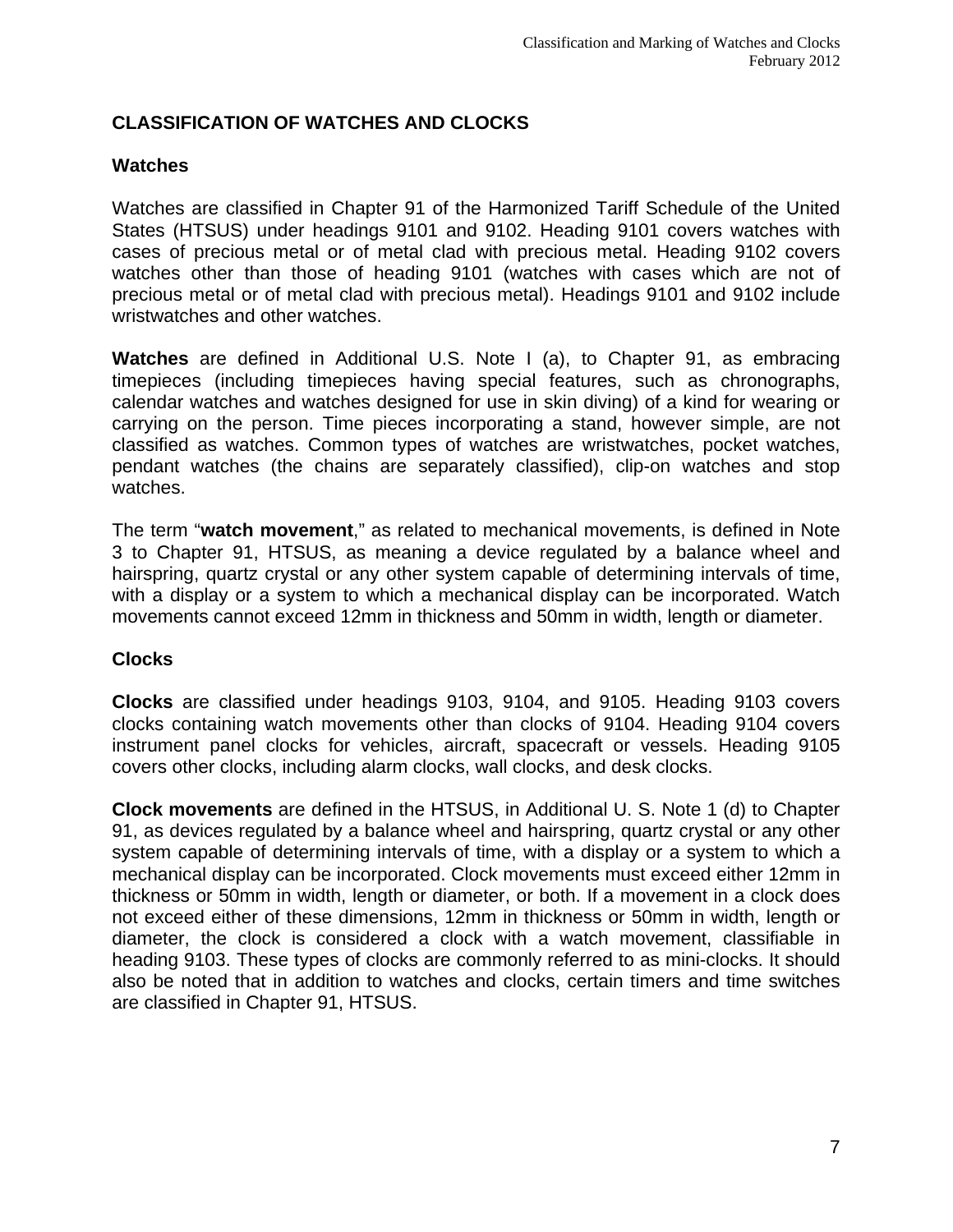#### <span id="page-7-0"></span>**MARKING**

Watches and clocks are required to be marked in accordance with two separate marking requirements. One is the country of origin marking requirements of Section 304 of the Tariff Act of 1930, as amended (19 U.S.C. 1304). The other is the special marking requirements of Chapter 91, Additional Note 4, HTSUS ("Note 4"). Sections 134.43 (b) and 11.9, Customs Regulations, provide that clocks and watches must be marked in accordance with Chapter 91, Note 4, HTSUS. As discussed below, the requirements are complex and quite specific, especially those relating to the special marking requirements of Chapter 91.

#### <span id="page-7-1"></span>**Section 304 Marking**

Under section 304, Tariff Act of 1930, as amended (19 U.S.C. 1304), every article of foreign origin entering the United States must be legibly marked with the English name of the country of origin unless there is an exception from marking provided for in the law. The purpose of marking is to inform the ultimate purchaser in the United States of the country in which the imported article was made.

Marking must be conspicuous, legible, and permanent. As a general rule, 19 USC 1304 marking requirements are best met by marking worked into the articles at the time of manufacture. For example, it is suggested that the country of origin of metal articles be die-sunk, molded in or etched. Although 19 USC 1304 permits pressure sensitive labels, paper stickers or hang tags, Customs prefers a more permanent form of country of origin marking on imported articles.

• Under 19 U.S.C.1304, as interpreted by Customs, **the country of origin of the movement of the watch or clock determines the country of origin of the watch or clock.** Although the addition of the hands, dial, or case adds definition to the timepiece, they do not substantially change the character or use of the watch or clock movement, which is the essence of the watch or clock. Accordingly, a watch with one country of origin for the movement, another for the case, and another for the battery, is considered, for purposes of 19 USC 1304, to be a product of the country in which the movement was produced. The movement's country of origin should appear conspicuously and legibly on the dial face or on the outside of the back of the watch or clock.

Watchbands (including watch straps) assembled to a watch in the same country **where the movement is assembled** are substantially transformed and become a product of that country. HRL 560471 dated January 5, 1997 is noted. In such a case, assuming that the country of origin marking of the watch is otherwise conspicuous, legible and permanent, the band is not required to be marked. In the situation where the watch and watchband are from different countries, and they are assembled together in another country, an importer should consider requesting a ruling on the country of origin of the watch and the watchband.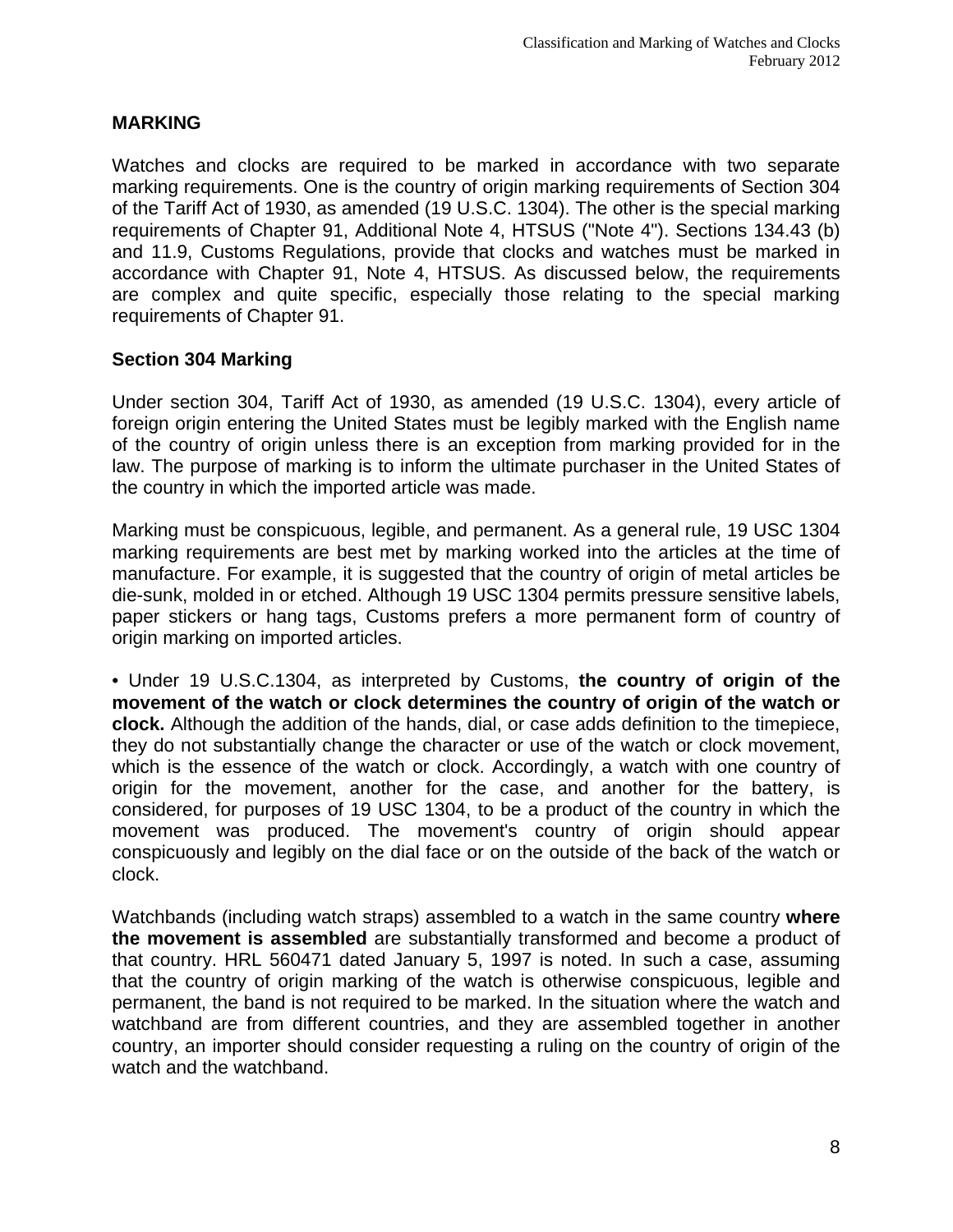• If a watch or clock is sold to the ultimate purchaser in a sealed package, and if the country of origin is not clearly visible on the watch or clock through the packaging, the container must also be marked to indicate the country of origin of the watch or clock.

Acceptable markings for watches and clocks consist of just the name of the country of origin or the name of the country of origin preceded by "Made in," "Product of" or similar words. Also acceptable is the use of the word "Movement" or an abbreviation such as "Mov't" or "Movt" along with the name of the country. Examples of acceptable markings for a watch or clock if the movement is assembled in Hong Kong would be: "Hong Kong," "Hong Kong Movement," "Movement Hong Kong," or "MOVT Hong Kong." The wording "Swiss Made" is another example of an acceptable marking if the country of origin is Switzerland.

Where the parts of a movement are from one country, and the parts are assembled into a movement in a second country (the country of origin), the marking on the watch and clock may identify the country where the parts of the movement are made (in addition to the country of origin of the watch or clock), as long as the marking is in compliance with the requirements of 19 CFR 134.46. 19 CFR 134.46 provides that when the name of a place other than the country of origin appears on an imported article or its container, and the non-origin reference may mislead or deceive the ultimate purchaser as to the actual origin of the article, there shall appear, legibly and permanently, in close proximity to such place name, and in at least a comparable size, the name of the country of origin preceded by "Made in," "Product of" or words of similar meaning. As an example, if the parts of the movement are made in Switzerland and the movement is assembled in China, markings such as "Swiss Parts/Made in China," "Swiss Parts/Movement China," "Swiss Parts/China Movement" are acceptable.

Customs has allowed the phrase "Designed In" to be used in conjunction with country of origin information, for 19 USC 1304 marking purposes. The marking "Designed in USA, Made in (Country of Origin)," has been found to be an acceptable marking provided the words "Made In (Country of Origin)" appear in close proximity and in the same size lettering as the words "Designed in USA." See HRL 560202 dated December 20, 1996.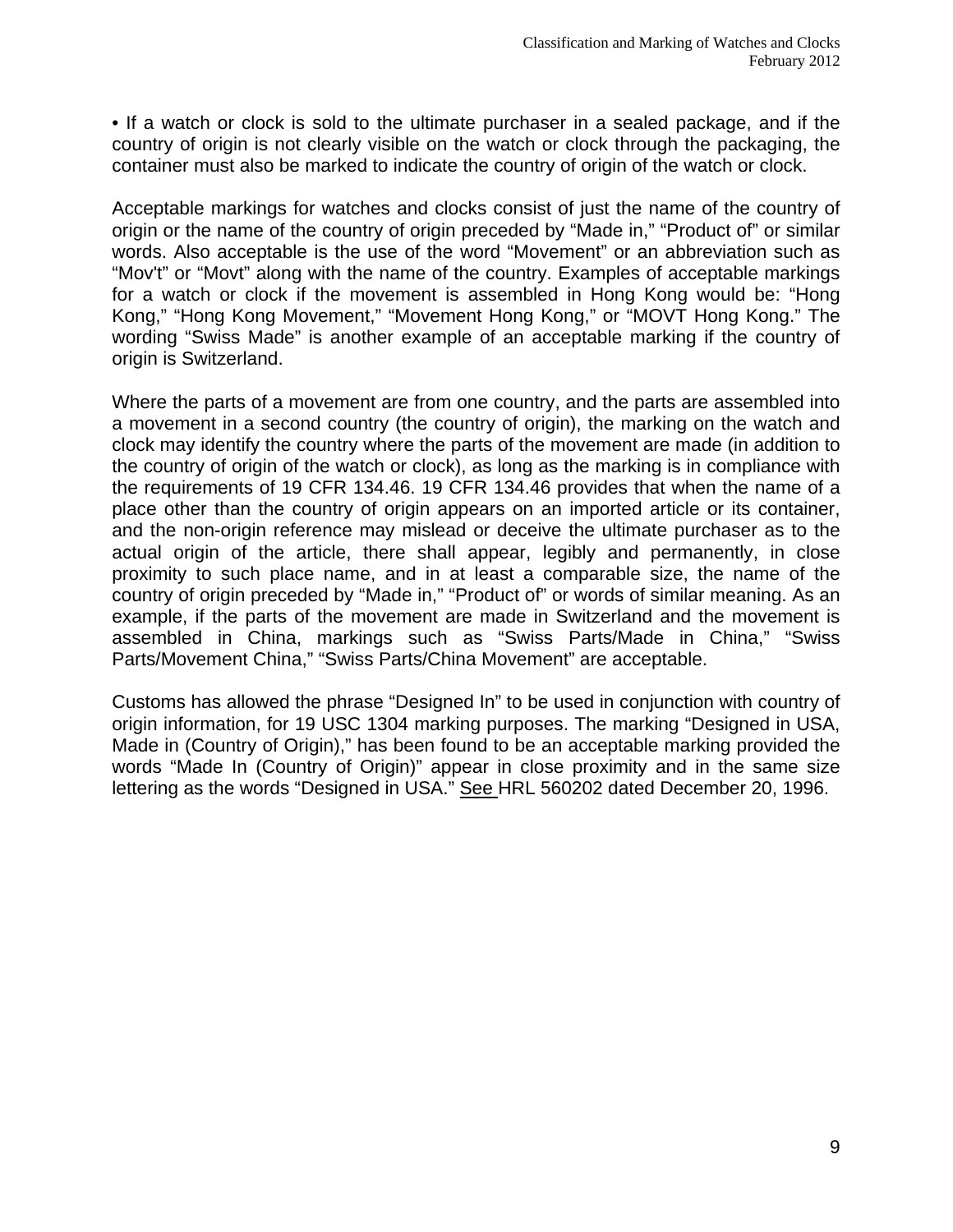#### <span id="page-9-0"></span>**Special Marking Requirements**

Chapter 91, Additional U.S. Note 4, HTSUS, sets forth the special marking requirements for watches and clocks. Movements with opto-electronic displays only and cases designed for use with opto-electronic movements, whether entered as separate articles or as components of assembled watches or clocks, are excepted from the special marking requirements of Additional U.S. Note 4. Opto-electronic displays refer to two specific types of watch or clock displays. In order to be considered a watch or clock with an opto-electronic display, the article must have a liquid crystal display (LCD) or a light emitting diode display (LED). Watches and clocks with mechanical displays, also referred to as analog displays are subject to the special marking requirements of Chapter 91. A mechanical or analog display has a dial, which may have numbers representing the hours of the day on it, and often has an hour hand, a minute hand, and a second (sweep) hand.

Additional U.S. Note 4 provides that the following markings are required for watches and clocks:

• **WATCH MOVEMENTS:** Must be marked on one or more of the bridges or top plates to show the name of the country of manufacture; the name of the manufacturer or purchaser; and in words, the number of jewels, if any, serving a mechanical purpose as frictional bearings.

• **WATCH CASES:** Must be marked on the inside or outside of the back to show the name of the country of manufacture and the name of manufacturer or purchaser.

• **CLOCK MOVEMENTS:** Must be marked on the most visible part of the front or back plate to show the name of the country of manufacture; the name of the manufacturer or purchaser, and the number of jewels, if any.

• **CLOCK CASES:** Must be marked on the most visible part of the outside of the back to show the name of the country of manufacture.

A clock case must be marked in accordance with the special marking requirements, even though the clock contains a watch movement, and the watch case enclosing the movement is marked on the inside of the back with the name of the country of manufacture. HRL 735158 dated December 17, 1993, is noted.

Clock cases embrace inner and outer cases, containers and housings for movements, together with parts or pieces, such as, but not limited to, rings, feet, posts, bases and outer frames which serve to complete the clock. Additional U.S. Note 1 (b) to Chapter 91, HTSUS, is noted. Often a clock movement will have an inner case, which immediately surrounds the movement, and an outer case which surrounds the inner case and other parts of the clock. The outer cases must be marked in accordance with the special marking requirements of chapter 91.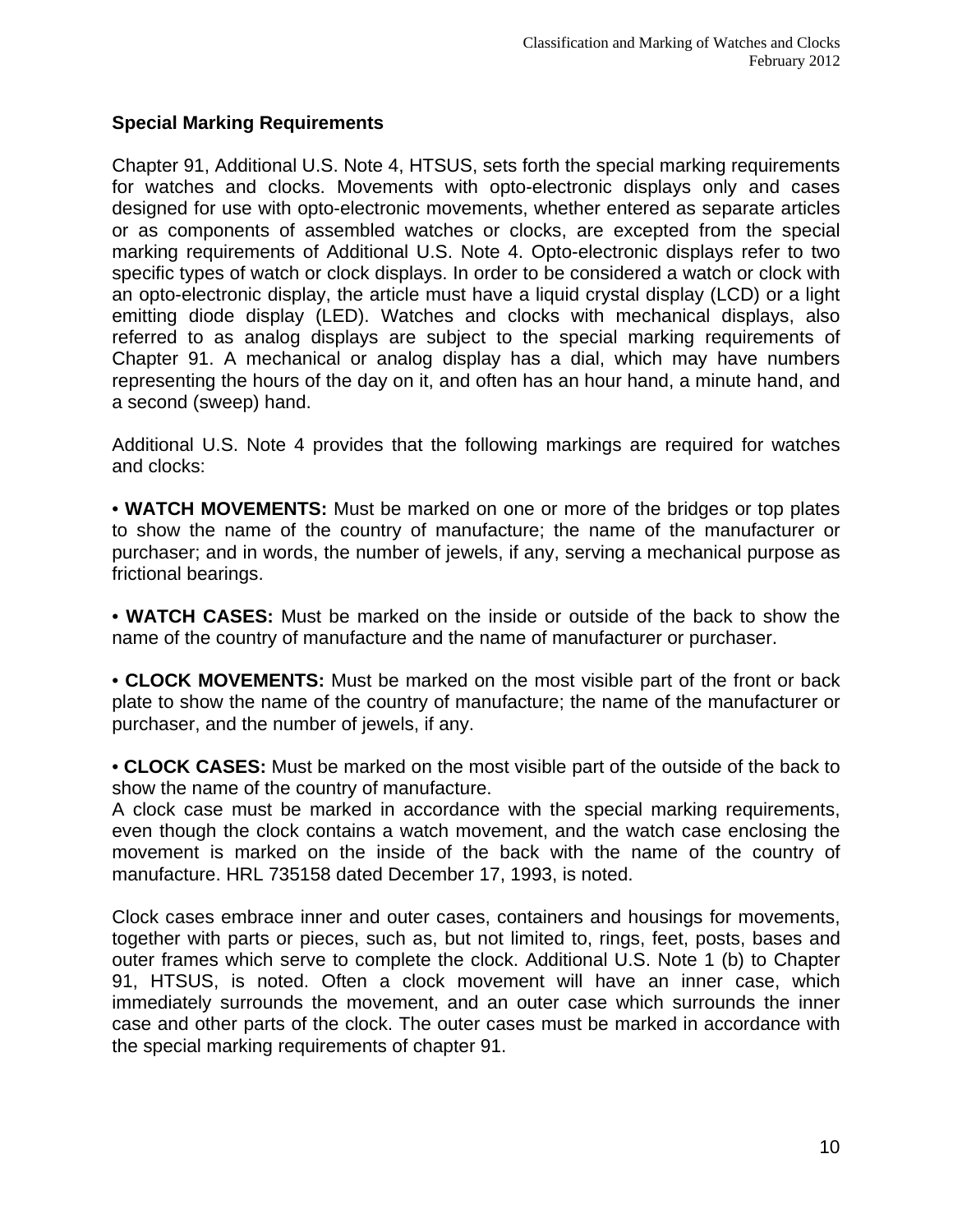In HRL 560866 dated November 30, 1998, Customs found that the cardboard exterior which surrounded the parts of a clock and acted as an outer case, was a clock case and therefore subject to the special marking requirements of Note 4. In another ruling, it was determined that a ceramic figurine was the clock case for a certain clock and thus, the clock case had to be marked in accordance with Additional U.S. Note 4 to Chapter 91. HRL 559934 dated October 23, 1996, is noted.

Customs has held that the special marking requirements of Chapter 91 apply, even when it is claimed that marking in the required way will cause tarnishing and corroding of the clock case, or damage the finish of the clock (HRL 559066 dated May 12, 1995, is noted). However, Note 4 does not require any additional marking indicating the number of jewels where a movement has no jewels. Accordingly, if a movement has no jewels, the marking "No (0) Jewels" is not required. See HRL 560636 dated January 26, 1998.

As noted, certain timers and time switches are also classified in Chapter 91, HTSUS. Timers which contain clock movements, as defined in Additional U.S. Note l(d), are subject to the special marking requirements of Chapter 91. HRL 561018 dated June 12, 1998, is noted regarding kitchen timers.

Any movement or case provided for in Chapter 91 of the HTSUS must be marked in accordance with the special marking requirements whether it is imported separately or attached to an article provided for in the chapter. The term "purchaser" means the purchaser in the United States by whom or for whose account the articles are imported. Section 11.9 (b), Customs Regulations, is noted. As the special marking requirements of Additional U.S. Notes are Congressionally enacted, Customs has no authority to grant exceptions. The HTSUS provides that movements or cases provided for in Chapter 91 shall not be permitted entry unless properly marked as provided in the special marking requirements.

#### <span id="page-10-0"></span>**Methods of Marking**

The marking specified by Chapter 91 must be accomplished by use of cutting, diesinking, engraving, stamping (including by means of indelible ink) or mold-marking (either indented or raised). The use of pressure sensitive stickers, paper labels, hangtags or any other method not specifically mentioned in Additional U. S. Note 4 is not acceptable.

The methods of marking specified in Chapter 91 have specific meanings:

• **Cutting** means that the marking must be cut into the metal, plastic or other material used in the article.

• **Die-sinking** means stamping with a hard metal die to permanently mark the metal, plastic or other material.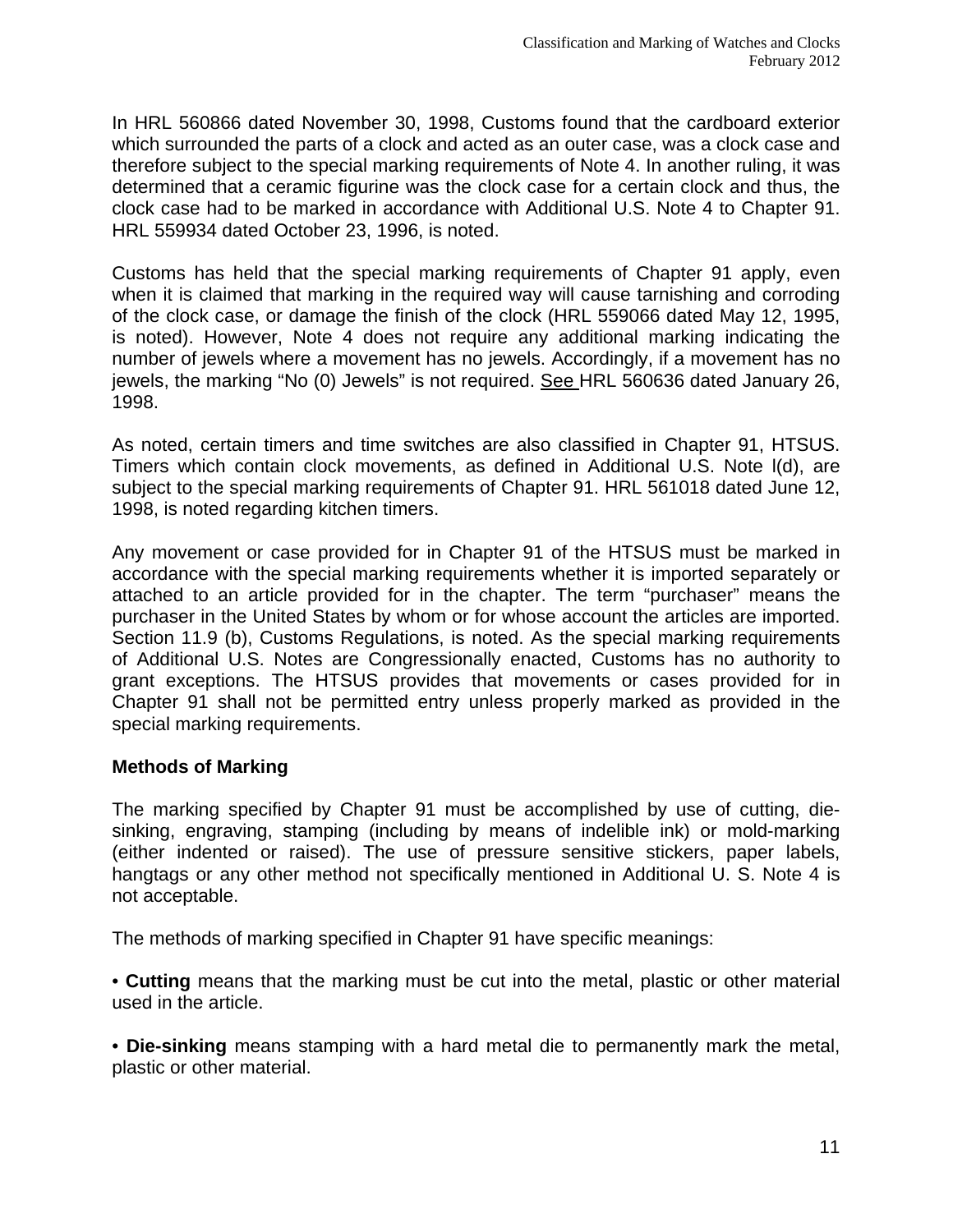- **Engraving** is to carve, cut or etch into the metal, plastic or other material.
- **Stamping** is a process that is forcefully made and leaves a permanent imprint or impression. (Stamping includes indelible ink marking.)

• **Mold marking** is marking that is part of the mold used to make the item. Mold marking can be either indented or raised.

In summary, watches and clocks must be marked with their country of origin for purposes of 19 U.S.C. 1304, and in accordance with Part 134 of the Customs Regulations. Clocks and watches must also be marked in accordance with the special marking requirements of Additional U.S. Note 4, Chapter 91 of the HTSUS.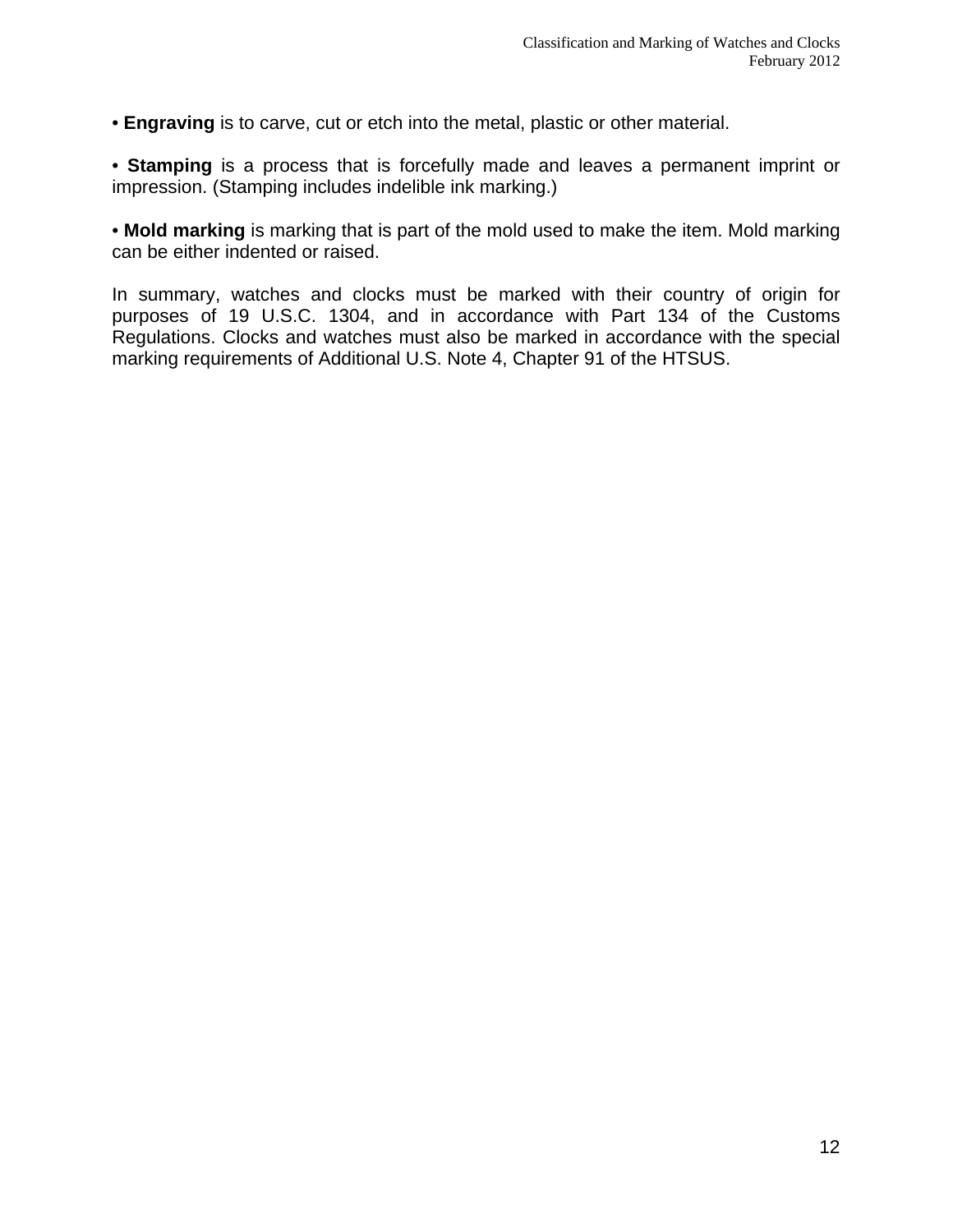## <span id="page-12-0"></span>**ADDITIONAL INFORMATION**

## <span id="page-12-1"></span>**The Internet**

The home page of U.S. Customs and Border Protection on the Internet's World Wide Web, provides the trade community with current, relevant information regarding CBP operations and items of special interest. The site posts information -- which includes proposed regulations, news releases, publications and notices, etc. -- that can be searched, read on-line, printed or downloaded to your personal computer. The web site was established as a trade-friendly mechanism to assist the importing and exporting community. The web site also links to the home pages of many other agencies whose importing or exporting regulations that U.S. Customs and Border Protection helps to enforce. The web site also contains a wealth of information of interest to a broader public than the trade community. For instance, the "Know Before You Go" publication and traveler awareness campaign is designed to help educate international travelers.

The web address of U.S. Customs and Border Protection is [http://www.cbp.gov](http://www.customs.ustreas.gov./)

## <span id="page-12-2"></span>**Customs Regulations**

The current edition of Customs and Border Protection Regulations of the United States is a loose-leaf, subscription publication available from the Superintendent of Documents, U.S. Government Printing Office, Washington, DC 20402; telephone (202) 512-1800. A bound edition of Title 19, Code of Federal Regulations is also available for sale from the same address. All proposed and final regulations are published in the Federal Register, which is published daily by the Office of the Federal Register, National Archives and Records Administration, and distributed by the Superintendent of Documents. Information about on-line access to the Federal Register may be obtained by calling (202) 512-1530 between 7 a.m. and 5 p.m. Eastern time. These notices are also published in the weekly Customs Bulletin described below.

### <span id="page-12-3"></span>**Customs Bulletin**

The Customs Bulletin and Decisions ("Customs Bulletin") is a weekly publication that contains decisions, rulings, regulatory proposals, notices and other information of interest to the trade community. It also contains decisions issued by the U.S. Court of International Trade, as well as customs-related decisions of the U.S. Court of Appeals for the Federal Circuit. Each year, the Government Printing Office publishes bound volumes of the Customs Bulletin. Subscriptions may be purchased from the Superintendent of Documents at the address and phone number listed above.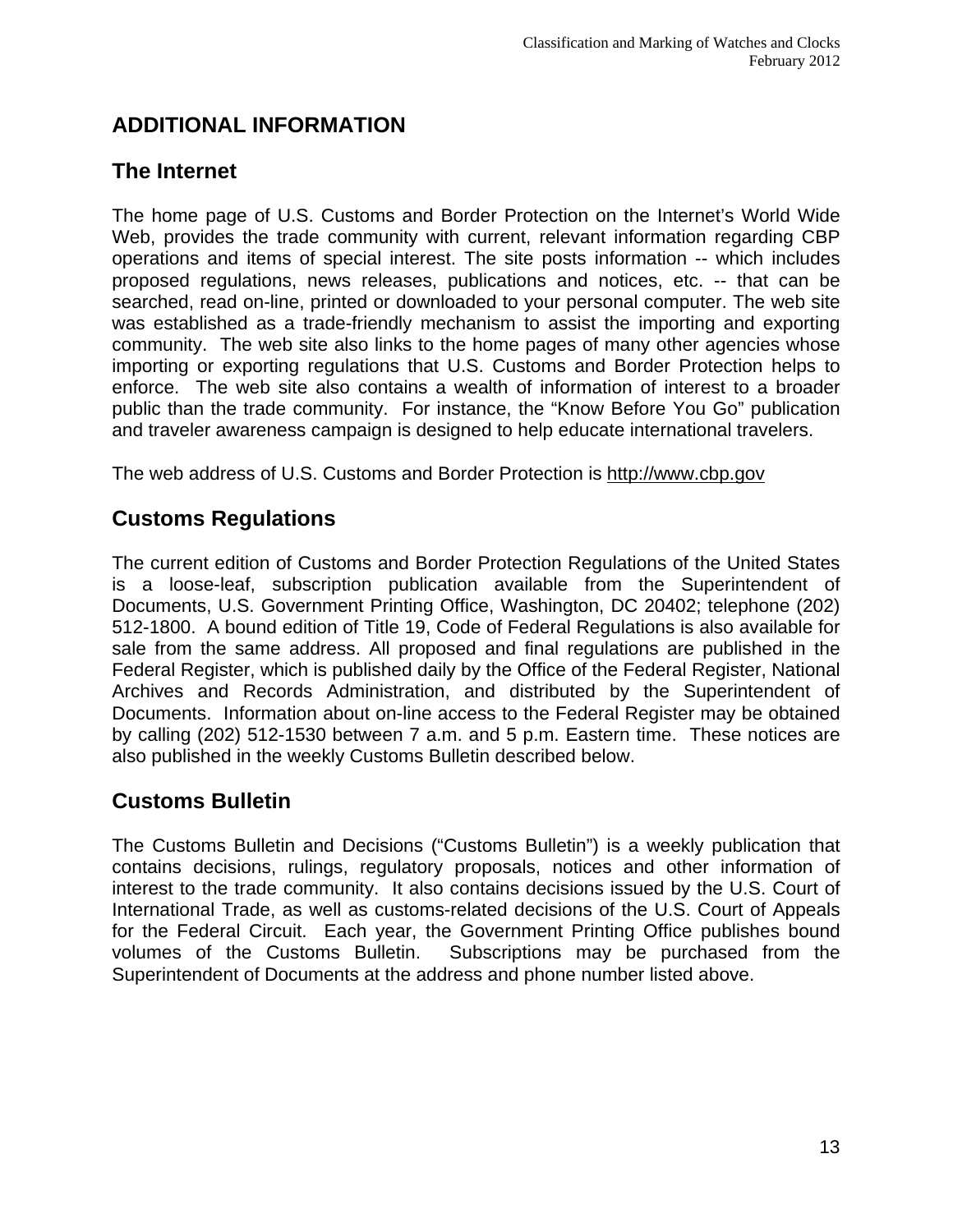## <span id="page-13-0"></span>**Importing into the United States**

This publication provides an overview of the importing process and contains general information about import requirements. The current edition of Importing Into the United States contains much new and revised material brought about pursuant to the Customs Modernization Act ("Mod Act"). The Mod Act has fundamentally altered the relationship between importers and U.S. Customs and Border Protection by shifting to the importer the legal responsibility for declaring the value, classification, and rate of duty applicable to entered merchandise.

The current edition contains a section entitled "Informed Compliance." A key component of informed compliance is the shared responsibility between U.S. Customs and Border Protection and the import community, wherein CBP communicates its requirements to the importer, and the importer, in turn, uses reasonable care to assure that CBP is provided accurate and timely data pertaining to his or her importation.

Single copies may be obtained from local offices of U.S. Customs and Border Protection, or from the Office of Public Affairs, U.S. Customs and Border Protection, 1300 Pennsylvania Avenue NW, Washington, DC 20229. An on-line version is available at the CBP web site. Importing into the United States is also available for sale, in single copies or bulk orders, from the Superintendent of Documents by calling (202) 512-1800, or by mail from the Superintendent of Documents, Government Printing Office, P.O. Box 371954, Pittsburgh, PA 15250-7054.

## <span id="page-13-1"></span>**Informed Compliance Publications**

U.S. Customs and Border Protection has prepared a number of Informed Compliance publications in the "*What Every Member of the Trade Community Should Know About:…"* series. Check the Internet web site http://www.cbp.gov for current publications.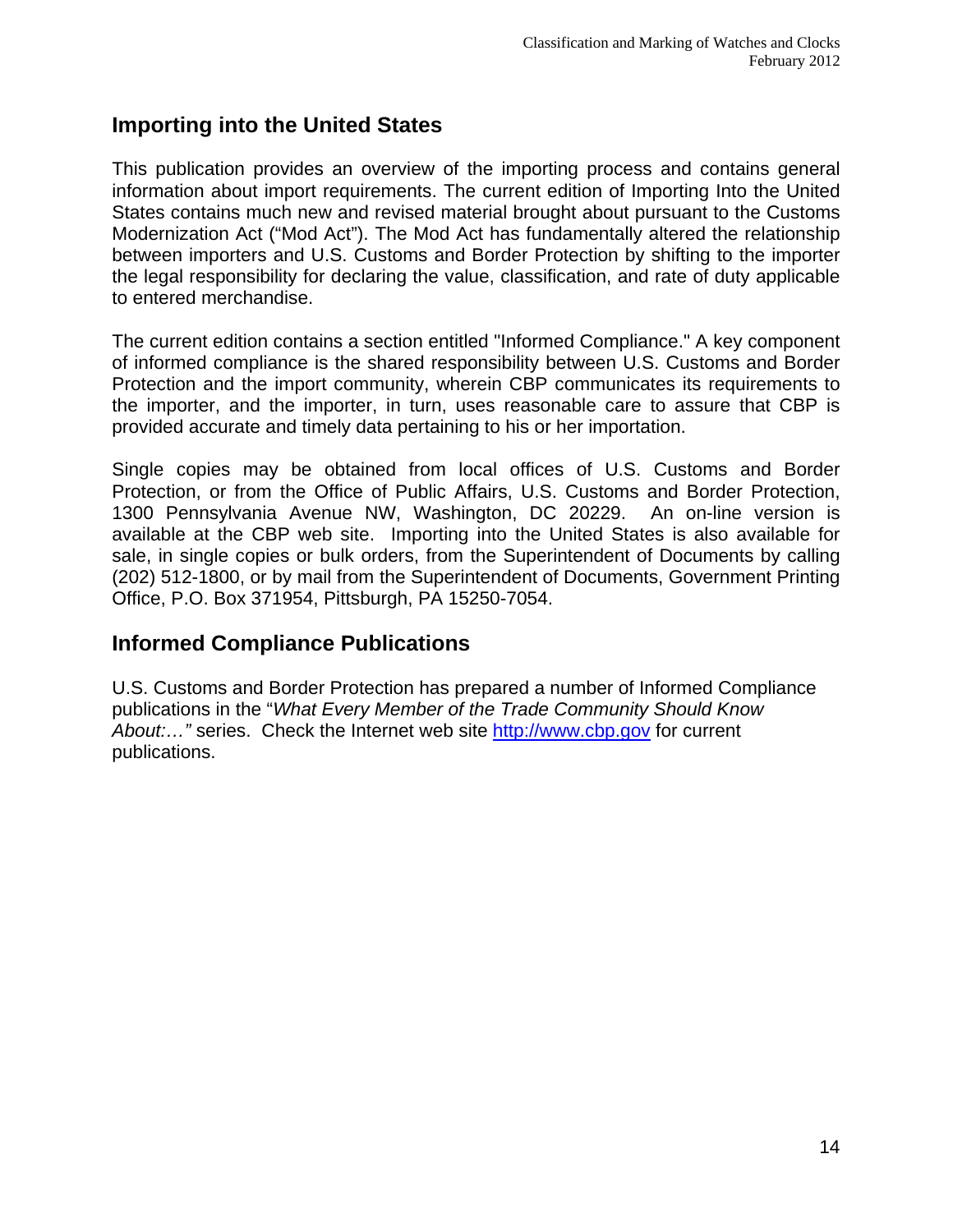## <span id="page-14-0"></span>**Value Publications**

*Customs Valuation under the Trade Agreements Act of 1979* is a 96-page book containing a detailed narrative description of the customs valuation system, the customs valuation title of the Trade Agreements Act (§402 of the Tariff Act of 1930, as amended by the Trade Agreements Act of 1979 (19 U.S.C. §1401a)), the Statement of Administrative Action which was sent to the U.S. Congress in conjunction with the TAA, regulations (19 C.F.R. §§152.000-152.108) implementing the valuation system (a few sections of the regulations have been amended subsequent to the publication of the book) and questions and answers concerning the valuation system.

*Customs Valuation Encyclopedia* (with updates) is comprised of relevant statutory provisions, CBP Regulations implementing the statute, portions of the Customs Valuation Code, judicial precedent, and administrative rulings involving application of valuation law. A copy may be purchased for a nominal charge from the Superintendent of Documents, Government Printing Office, P.O. Box 371954, Pittsburgh, PA 15250- 7054. This publication is also available on the Internet web site of U.S. Customs and Border Protection.

The information provided in this publication is for general information purposes only. Recognizing that many complicated factors may be involved in customs issues, an importer may wish to obtain a ruling under CBP Regulations, 19 C.F.R. Part 177, or obtain advice from an expert (such as a licensed Customs Broker, attorney or consultant) who specializes in customs matters. Reliance solely on the general information in this pamphlet may not be considered reasonable care.

Additional information may also be obtained from U.S. Customs and Border Protection ports of entry. Please consult your telephone directory for an office near you. The listing will be found under U.S. Government, Department of Homeland Security.